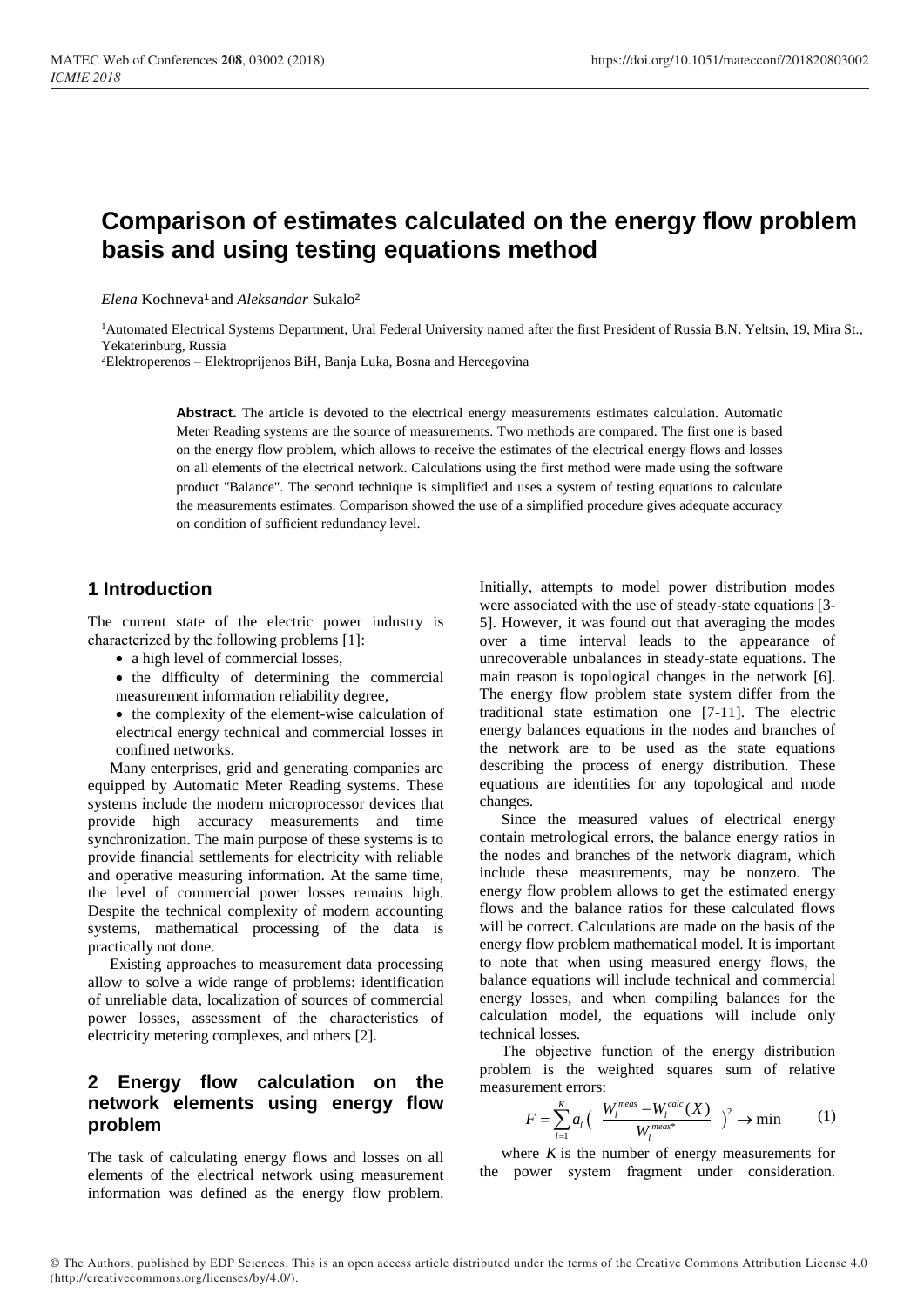

**Fig 1.** Test scheme

The weight coefficients  $a_i$  from (1) are necessary to take into account the information on the relative errors of automatic meter reading complexes [12-13].

Thus, the network model for the solution of the energy flow problem is the traditional equivalent electric circuit with lumped parameters. It should be noted that the equivalent circuit parameters determine only the amount of active and reactive energy losses on the longitudinal and transverse elements of the network. The magnitude and direction of energy flows are determined by the available nodal and linear measurements, which are located in the branches and nodes of the equivalent circuit of the network under consideration.

# **3 Testing equations method for energy flows calculated analogues estimation**

The algorithm for estimation the energy flows calculated analogues can be based on the testing equations system.

The method is based on the small coherence of the energy flow problem state equations. This method is an a priori one. According to the terminology of the state estimation theory, equations that include only the

measured variables are called testing ones. The unbalance (mismatch) of such an equation will be zero if all the measurements in its composition contain no errors, and the unbalance is different from zero if the measurement includes an error. The presence of gross errors leads to the appearance of significant unbalances. Thus, the method of testing equations is close to the method of comparing actual and permissible imbalances, but it allows to analyze a connected balance equations system.

In real power systems, there is almost never a complete coverage of connections by energy measurements, in this case a testing equations system can be obtained from the energy flow problem state equations system by mathematical exclusion of all unmeasured variables.

The topological method of forming the testing equations system is visual and is based on the topology of the network and the placement of measuring complexes. The formalized procedure for obtaining control equations (the algebraic method) is based on the elimination of all non-measured variables from the energy flow problem state equations system by algebraic means.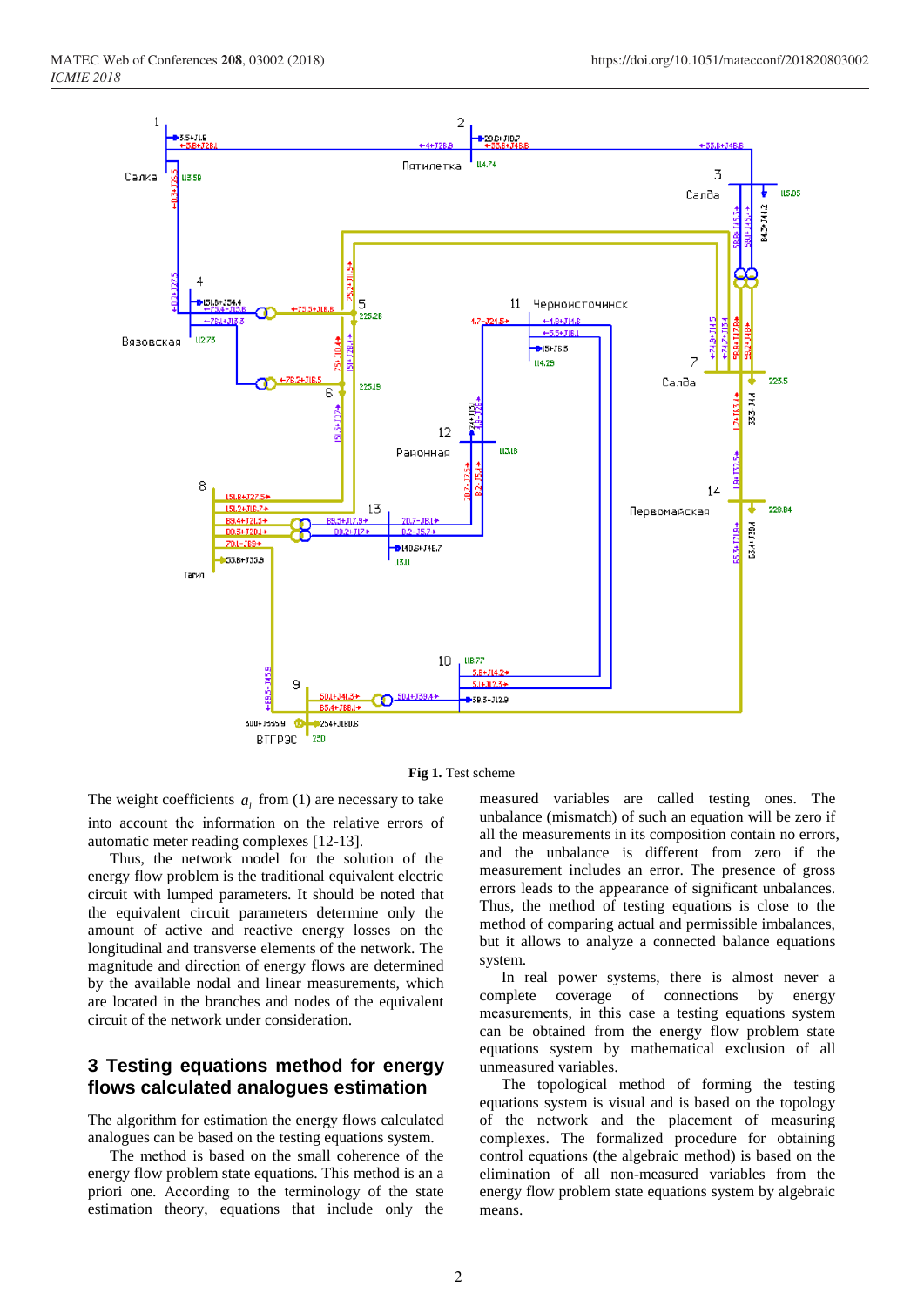

**Fig 2.** Line 8-9k measurement levels

Having transferred all the nodal and linear streams of energy to the left side, a system of linear equations with variables can be obtained. Considering nodal and linear energy flows as equal variables, all unmetered variables can be excluded by the Gauss method.

The presence of redundant measurements and the testing equations system construction makes the calculated measurement analogue computation possible. Each testing equation allows to compute the calculated measurement analogue. The final calculated measurement estimate can be obtained based on these calculated analogues. This process is described in [] in detail.

# **4 Comparison of estimates calculated on the energy flow problem basis and using testing equations method**

To compare the proposed methods, a scheme of the real power system fragment was compiled. Figure 1 shows the circuit configuration under consideration.

The software complex "Balance" is intended for solving tasks on calculation, analysis and optimization of electrical networks modes, as well as systems of various configurations and arbitrary dimension. The energy flow problem for the network in question was solved using the software package "Balance". The results obtained during the calculation in the software package will be compared with the results of the manual calculation performed using the testing equation system.

Equivalent circuit including the load capacities of the nodes, as well as measuring of the electrical energy at all points where the Automatic Meter Reading complexes are installed are introduced into the program complex. The accuracy classes of the measuring complexes are also entered in the "Balance". The calculation result is the computed estimates of all electricity flows on network elements, as well as technical losses.

The lineal measurement 8-9k is selected as an investigated one. Figure 2 shows the levels of its measurement. That is, the nodal energy is measured not only by means of a specific Automatic Meter Reading complex installed on the outgoing line, but also it is reserved by a number of other measuring complexes located at a distance. In general, the composition of the measurements is redundant, which makes obtaining a testing equation system and computing a number of calculated analogues of measurement possible. The testing equations system is:

$$
\begin{cases}\nW_{12n} + W_{23k} - W_2 + dW_{23} + dW_{12} = 0 \\
W_{14k} - W_{12n} - W_1 + dW_{14} = 0 \\
W_{45n} + W_{45k} + dW_{45} = 0\n\end{cases}
$$
\n
$$
\begin{cases}\nW_{46n} + W_{46k} + dW_{46} = 0 \\
W_{86n} - W_{46k} - W_6 + dW_{86} + W_{67k} + dW_{67} = 0 \\
\dots\n\end{cases}
$$
\n
$$
(2)
$$

There are 27 redundant measurements in the network under consideration. The number of testing equations is the same. Testing equations system construction allows to solve a number of problems: estimate observability, to allocate the metering complexes [13-14], to reveal bad data [15].

In previous studies [15] it was shown that the use of more than 6 levels to calculate the estimated analogue does not lead to an increase in the accuracy of calculations. In this case, 6 measurement levels were accepted for calculations. First verifying equation is:

$$
W_{89k}^{1} = -W_{910n} - W_{914n} - W_{9}
$$
 (3)